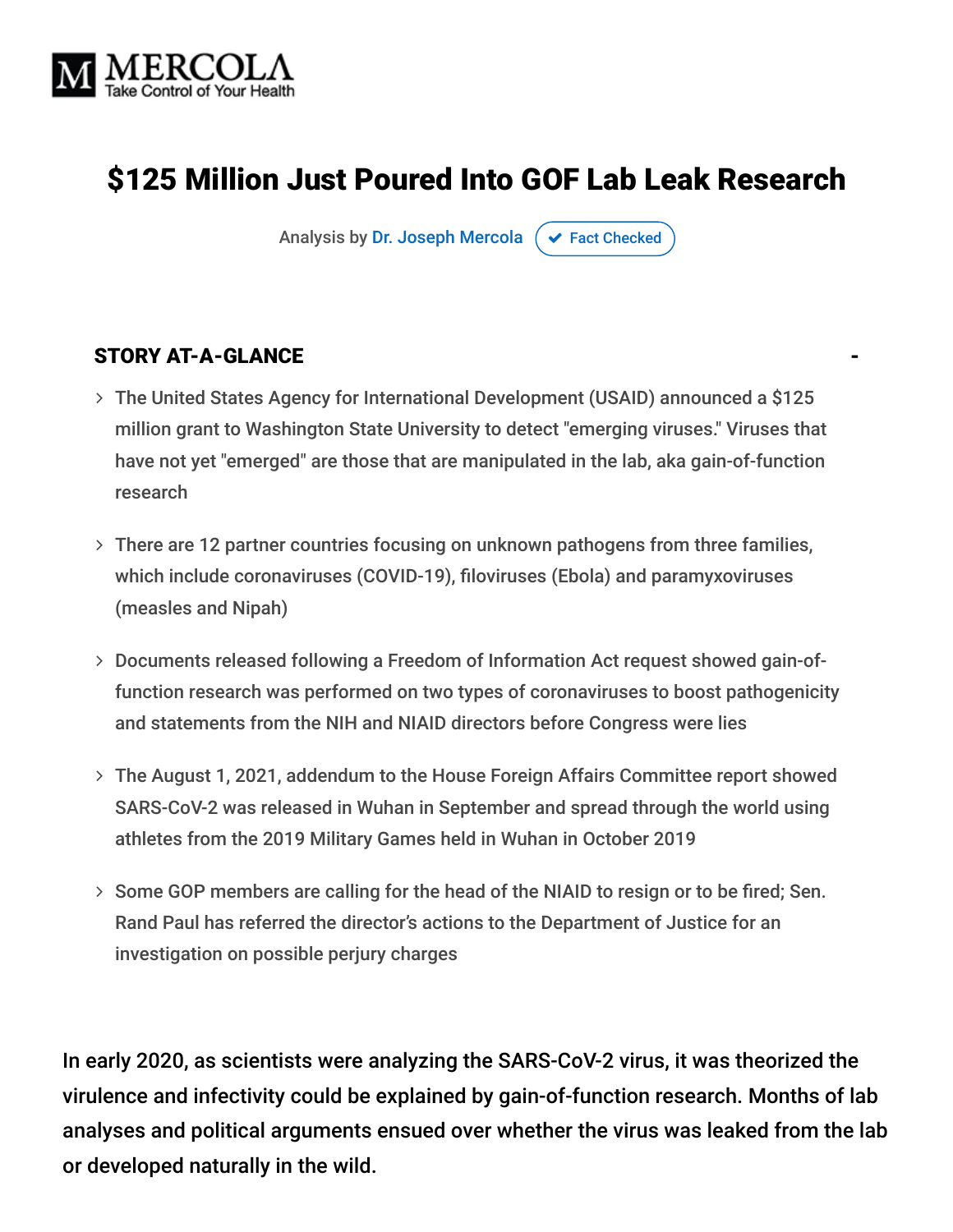Despite public outcry and denials from top health experts that the virus was created, the preponderance of the evidence indicates the virus was manipulated in the lab.<sup>1</sup> Then, the United States Agency for International Development (USAID), publicly announced October 5, 2021, they would grant Washington State University \$125 million "to detect emerging viruses." 2

This is far greater than the \$7.4 million Newsweek $^{\circ}$  reported was granted to the NIAID for gain-of-function work on bat coronavirus in Wuhan, China. Dr. Kanta Subbarao is from the Laboratory of Infectious Disease at the National Institute of Allergy and Infectious Diseases (NIAID) at the National Institutes of Health (NIH). 4

According to Subbarao, these experiments "are routine virological methods" and "emphasized that such experiments in virology are fundamental to understanding the biology, ecology and pathogenesis of viruses and added that much basic knowledge is still lacking for SARS-CoV and MERS-CoV."

Historically, the NIH had funded gain-of-function research, but this was paused in October 2014. December 19, 2017, the NIH announced they would lift the funding pause on gain-of-function research and stated: 5

*"We have a responsibility to ensure that research with infectious agents is conducted responsibly, and that we consider the potential biosafety and biosecurity risks associated with such research."*

As Newsweek reported, the "second phase of the project, beginning that year [2019], included additional surveillance work but also gain-of-function research for the purpose of understanding how bat coronaviruses could mutate to attack humans. The project was run by EcoHealth Alliance, a nonprofit research group, under the direction of president Peter Daszak." 6

After months of public and political debate, argument and division, the U.S. government agency USAID stepped into the spotlight again and awarded millions to a university "to make sure the world is better prepared."7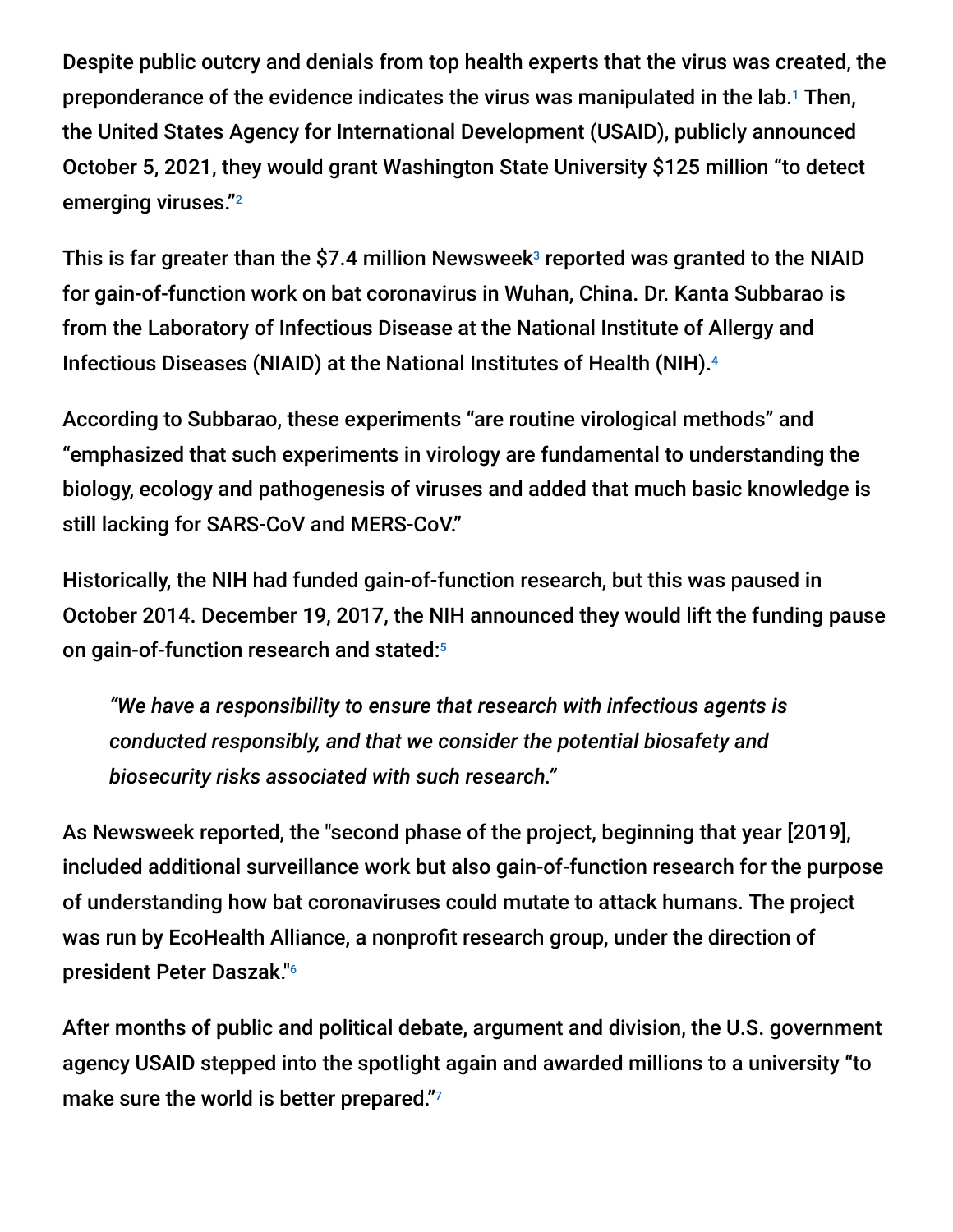### University Accepts \$125 Million for Gain-of-Function Research

Washington State University published a press release<sup>8</sup> October 5, 2021, announcing they had been awarded \$125 million from USAID. Called a "cooperative agreement," the university is heading up a new five-year global project in which they have been asked to 9 "… detect and characterize unknown viruses which have the potential to spill over from wildlife and domestic animals to human populations."

The project will partner with 12 countries throughout Africa, Latin America and Asia. The idea is to carry out animal surveillance within the country's borders using their facilities. USAID announced the project "to detect unknown viruses with pandemic potential" as part of Discovery & Exploration of Emerging Pathogens Viral Zoonoses (DEEP VZN). 10

The organization believes that SARS-CoV-2 has demonstrated how infectious diseases threaten society. This is especially true of viruses that have been manipulated to increase virulence and infectivity in humans. $11$  The goal of the project is to collect over 800,000 samples over five years from wildlife and then determine the zoonotic potential of these viruses. 12

*"The project will focus on finding previously unknown pathogens from three viral families that have a large potential for viral spillover from animals to humans: coronaviruses, the family that includes SARS-CoV-2 the virus that causes COVID-19; filoviruses, such as the Ebola virus; and paramyxoviruses which includes the viruses that cause measles and Nipah."*

Ebola virus was first discovered in 1976 and has since led to several deadly outbreaks in African countries. The CDC<sup>13</sup> writes that scientists do not know where Ebola virus comes from. However, the virus can spread through direct contact with body fluids and tissues of infected animals.

Nipah was first discovered in 1999<sup>14</sup> and the first outbreak resulted in 300 human cases and more than 100 deaths. The animal host is believed to be the fruit bat that can spread the disease to animals and humans. The infection also spreads from person to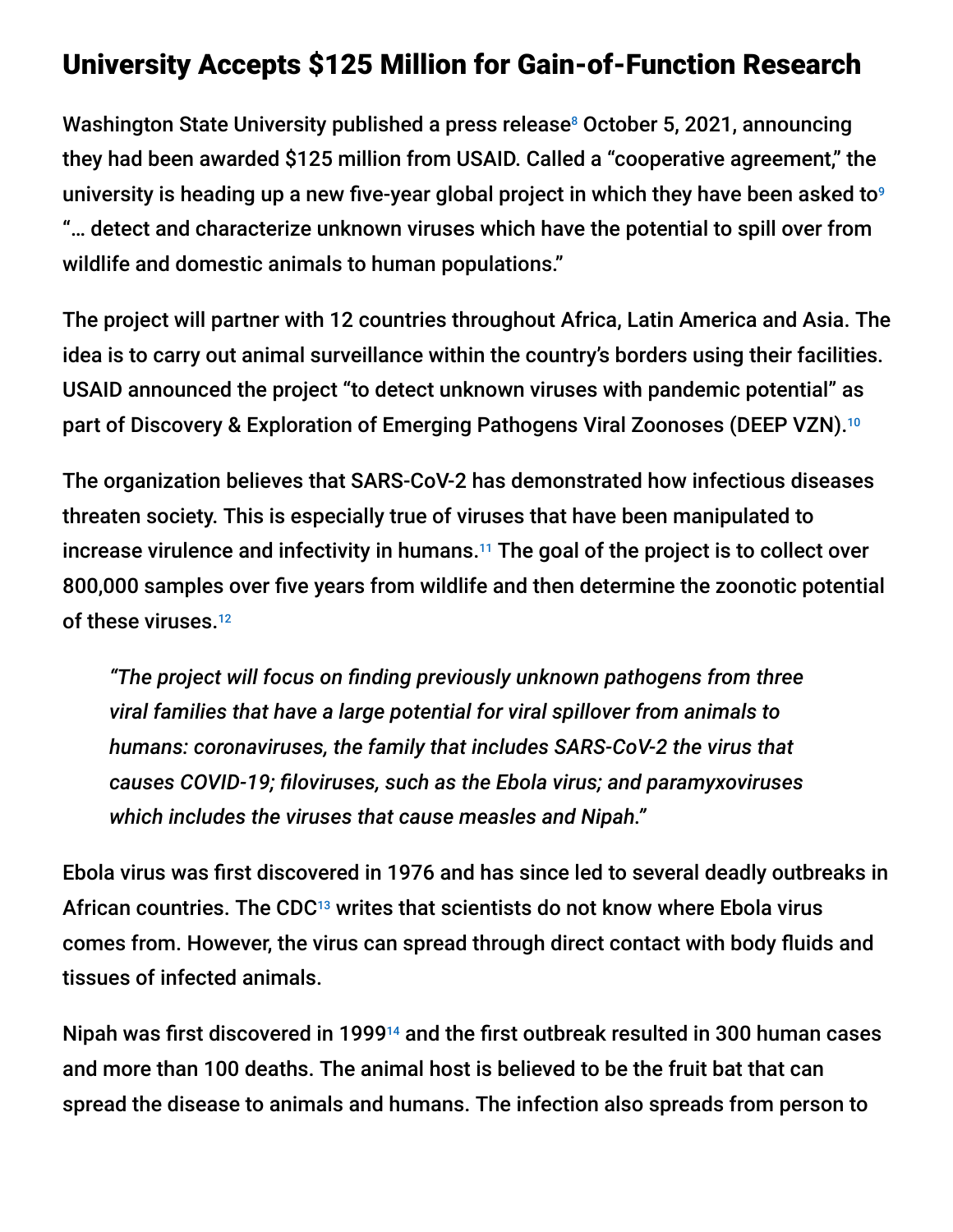person and can range from mild to severe. Up to 70% of those infected between 1998 and 2018 have died.

The project expects to find between 8,000 a nd 12,000 new viruses, "which researchers will then screen and sequence the genomes of the ones that pose the most risk to animal and human health."<sup>15</sup> In case this sounds familiar, as Breaking Points anchor emphasizes, this has been "code" for gain-of-function research,<sup>16</sup> or detecting viruses that have not yet "emerged."

# Documents Reveal Virus Was Manipulated to Increase Virulence

An ongoing Freedom of Information Act litigation brought by The Intercept<sup>17</sup> against the NIH resulted in the release of over 900 pages of previously undisclosed documents that detailed the work of EcoHealth Alliance as a subcontractor of gain-of-function research on bat coronavirus through the Wuhan Institute of Virology.

It's important to note that the moratorium on federal funding of gain-of-function research instituted in 2014 was initiated on the heels of a high-profile lab mishap at the CDC and controversial experiments over deadly bird flu virus that was manipulated to be more contagious. 18

Reportedly, the goal was to determine if bird flu could mutate in the wild and start a pandemic. David Relman, a microbiologist from Stanford University, stated the obvious when he said, $^{19}$  "I don't think it's wise or appropriate for us to create large risks that don't already exist."

The new documents released under the FOIA request by The Intercept contained previously unpublished proposals by the NIAID and updates to the EcoHealth Alliance's research. As reported in The Intercept, 20

*"The documents contain several critical details about the research in Wuhan, including the fact that key experimental work with humanized mice was conducted at a biosafety level 3 lab at Wuhan University Center for Animal*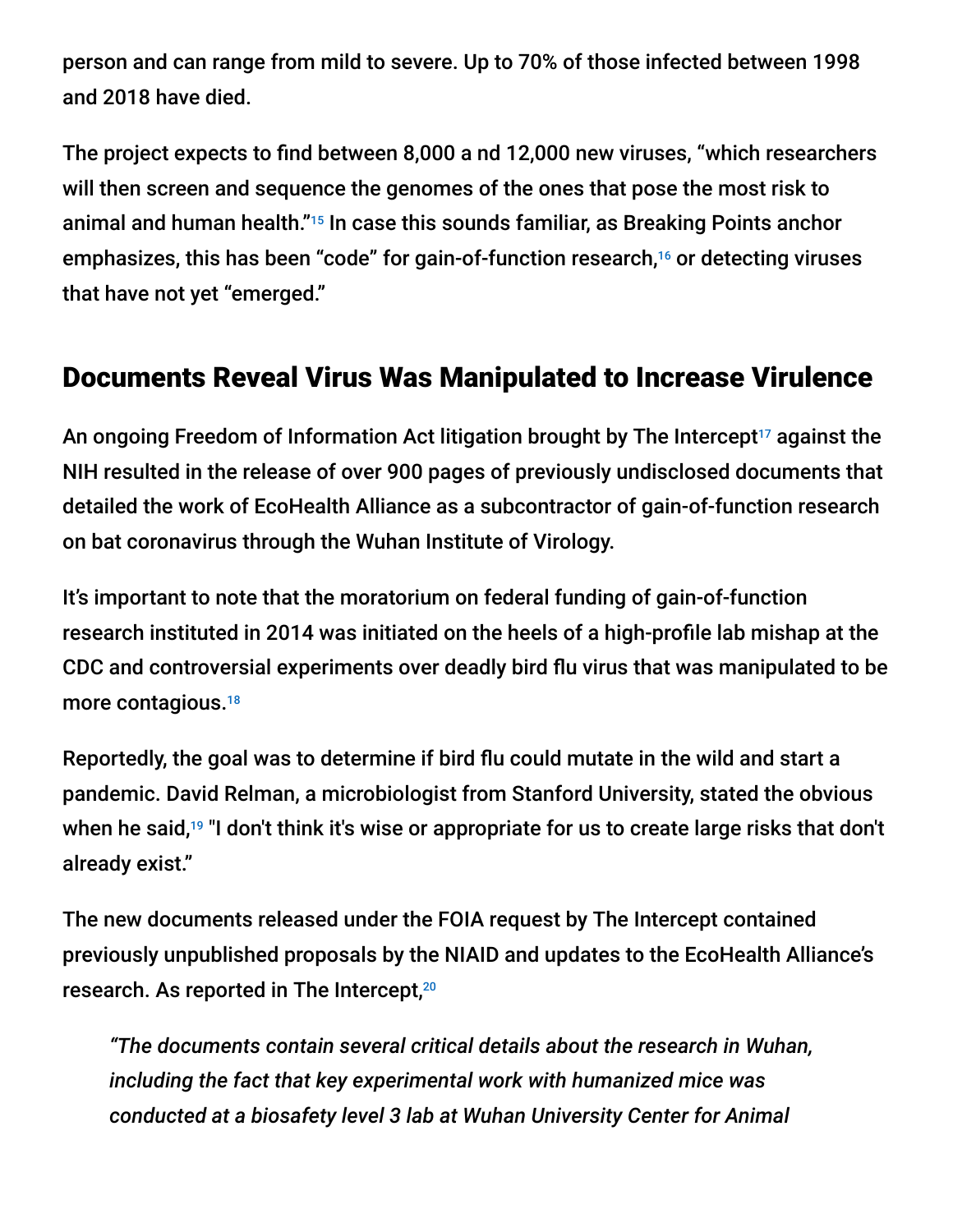*Experiment — and not at the Wuhan Institute of Virology, as was previously assumed.*

*The documents raise additional questions about the theory that the pandemic may have begun in a lab accident, an idea that Daszak has aggressively dismissed."*

According to The Intercept, Richard Ebright, molecular biologist at Rutgers University, also reviewed the documents released in the FOIA. He told The Intercept that the documents contained vital Information about the research being conducted in the Wuhan lab. He wrote: 21

*"The viruses they constructed were tested for their ability to infect mice that were engineered to display human type receptors on their cell. While they were working on SARS-related coronavirus, they were carrying out a parallel project at the same time on MERS-related coronavirus."*

In other words, the lab was doing parallel research on two types of coronaviruses that were able to infect humanized mice. In a series of posts on Twitter, Ebright goes on to say:<sup>22</sup>

*"The materials further reveal for the first time that one of the resulting novel, laboratory-generated SARS-related coronaviruses — one not been previously disclosed publicly — was more pathogenic to humanized mice than the starting virus from which it was constructed ... and thus not only was reasonably anticipated to exhibit enhanced pathogenicity, but, indeed, was \*demonstrated\* to exhibit enhanced pathogenicity.*

*The documents make it clear that assertions by the NIH Director, Francis Collins, and the NIAID Director, Anthony Fauci, that the NIH did not support gainof-function research or potential pandemic pathogen enhancement at WIV are untruthful."*

This new information again questions the origins of COVID-19, which many scientists proposed was from a wet market in China where humans and animals are in close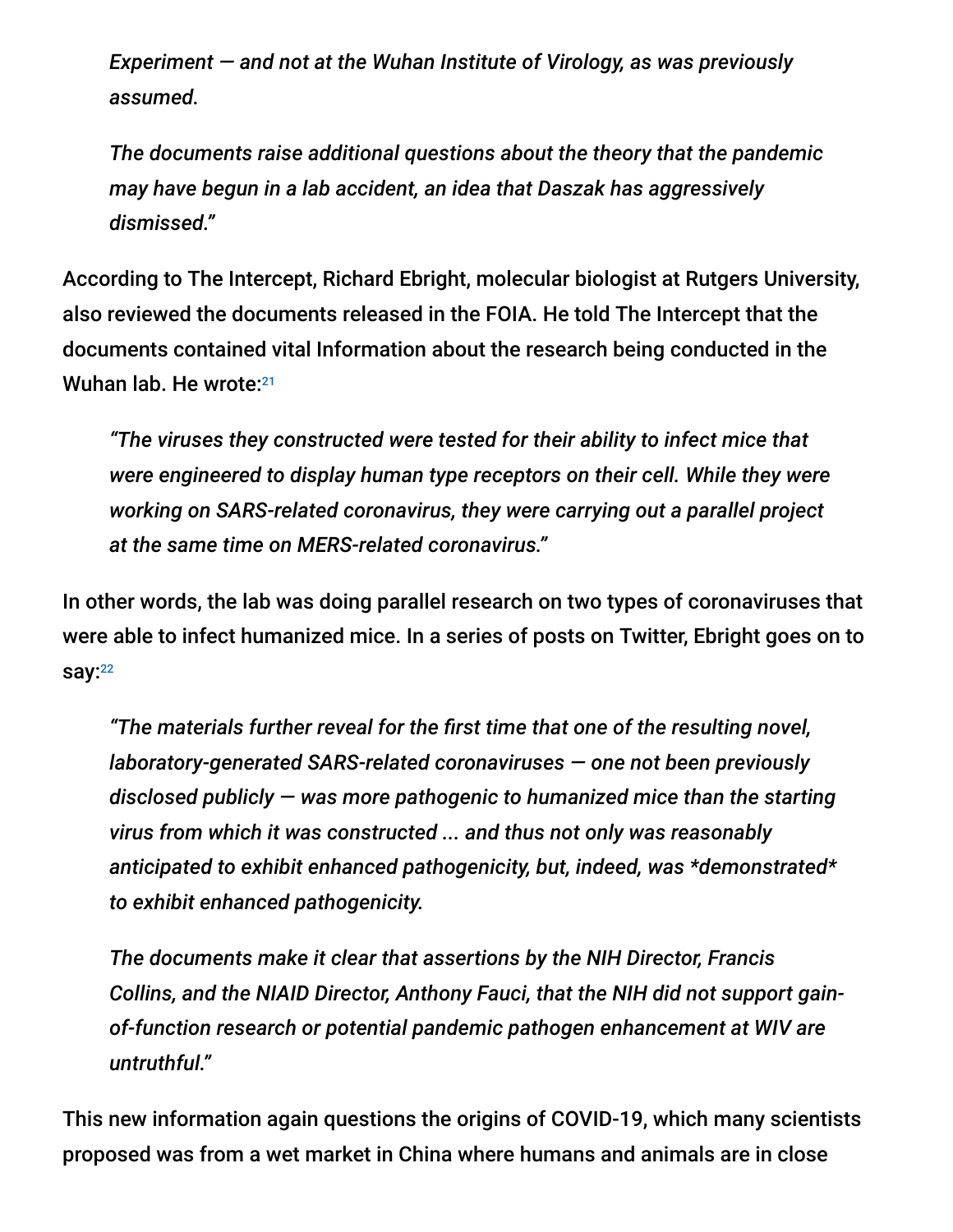contact. However, bioscience safety experts have long suspected a lab origin. It appears that some in the U.S. government and some scientists have not learned from the gainof-function research in Wuhan and have brought the problem home to roost.

# International Athletes Willfully Exposed to Lab-Leaked Virus

Whether the virus was released intentionally or accidentally is a question for another day. Long before the outbreak, scientists had expressed concerns that these kinds of experiments may end up creating the thing they were reportedly working against. As the Intercept reports, $^{23}$  in 2014 a grant was awarded to EcoHealth Alliance titled "Understanding the Risk of Bat Coronavirus Emergence."

Part of the grant money was earmarked to identify and alter bat coronaviruses suspected of being able to infect humans. In the grant the writers acknowledged concerns stating, "Fieldwork involves the highest risk of exposure to SARS or other CoVs, while working in caves with high bat density overhead and the potential for fecal dust to be inhaled." 24

In the USAID announcement, the government agency gives an overview of the goals in one sentence:<sup>25</sup> "The Biden-Harris Administration is committed to advancing global health security, international pandemic preparedness and global health resilience." As the Breaking Points anchor in the video above says,<sup>26</sup> "So essentially, we have learned nothing."

August 1, 2021, Rep Michael McCaul, R-Texas, the ranking member of the House Foreign Affairs committee, published an addendum to the investigation into the origins of SARS-CoV-2. The investigation concluded:<sup>27</sup>

*"... the preponderance of evidence suggests SARS-CoV-2 was accidentally released from a Wuhan Institute of Virology laboratory sometime prior to September 12, 2019. The virus, or the viral sequence that was genetically manipulated, was likely collected in a cave in Yunnan province, PRC, between 2012 and 2015.*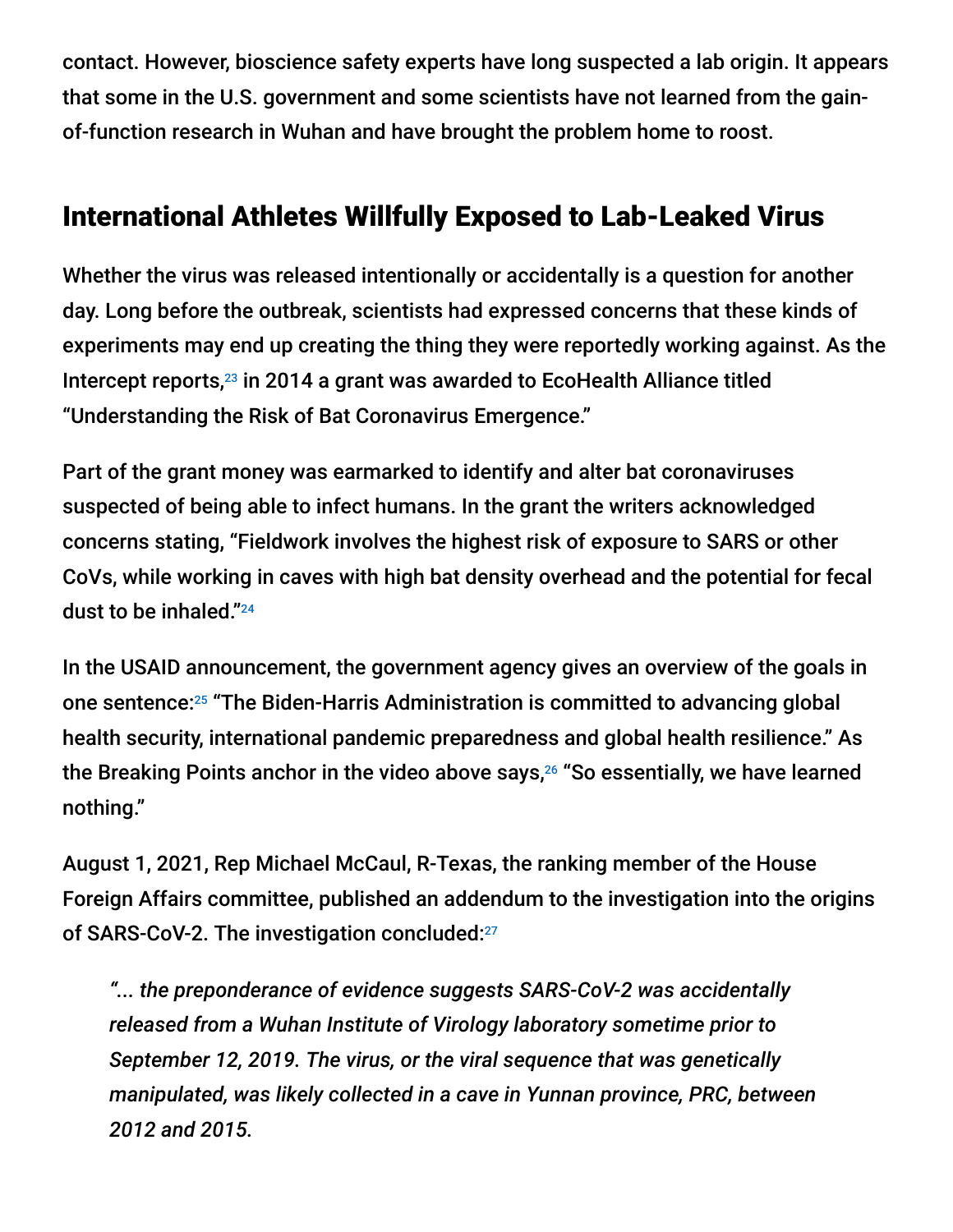*Researchers at the WIV, officials within the CCP, and potentially American citizens directly engaged in efforts to obfuscate information related to the origins of the virus and to suppress public debate of a possible lab leak."*

By the end of August 2021, the White House released a statement from President Biden essentially calling the intelligence report inconclusive,<sup>28</sup> "while this review has concluded, our efforts to understand the origins of this pandemic will not rest."

Multiple pieces of information led the committee to conclude there was ample evidence to support genetic modification of the coronavirus and there was a cover-up which "likely turned what could have been a local outbreak into a global pandemic." $^{29}$  The cover-up involved the 2019 Military Games held October 18, 2019, in Wuhan China.

The report demonstrated that by October 2019, health officials in Wuhan were well aware of an outbreak of infectious disease. The athletes reported that the city appeared to be in lockdown $^{\text{30}}$  while they were there. The games drew over 9,000 athletes from 109 countries. The Chinese government had 236,000 volunteers, 90 hotels, three railroad stations and more than 2,000 drivers available for the athletes.

The report included a quote from a Canadian Armed Forces personnel who participated in the games, which appeared in The Financial Post. $31$  He was told the lockdown in the city was to make it easier for the participants in the games to get around. Twelve days after arrival in Wuhan, he was sick with fever, chills, vomiting and insomnia.

He reported that on the flight home to Canada, 60 athletes were isolated at the back of the plane for the 12-hour flight with a range of symptoms including coughing and diarrhea. After returning home, the same service member found his family members got ill, which the report finds is: $32$ 

*"... consistent with both human-to-human transmission of a viral infection and COVID-19. Similar claims about COVID-19 like symptoms have been made by athletes from Germany, France, Italy, and Sweden."*

### Funding Gain-of-Function Research Out in the Open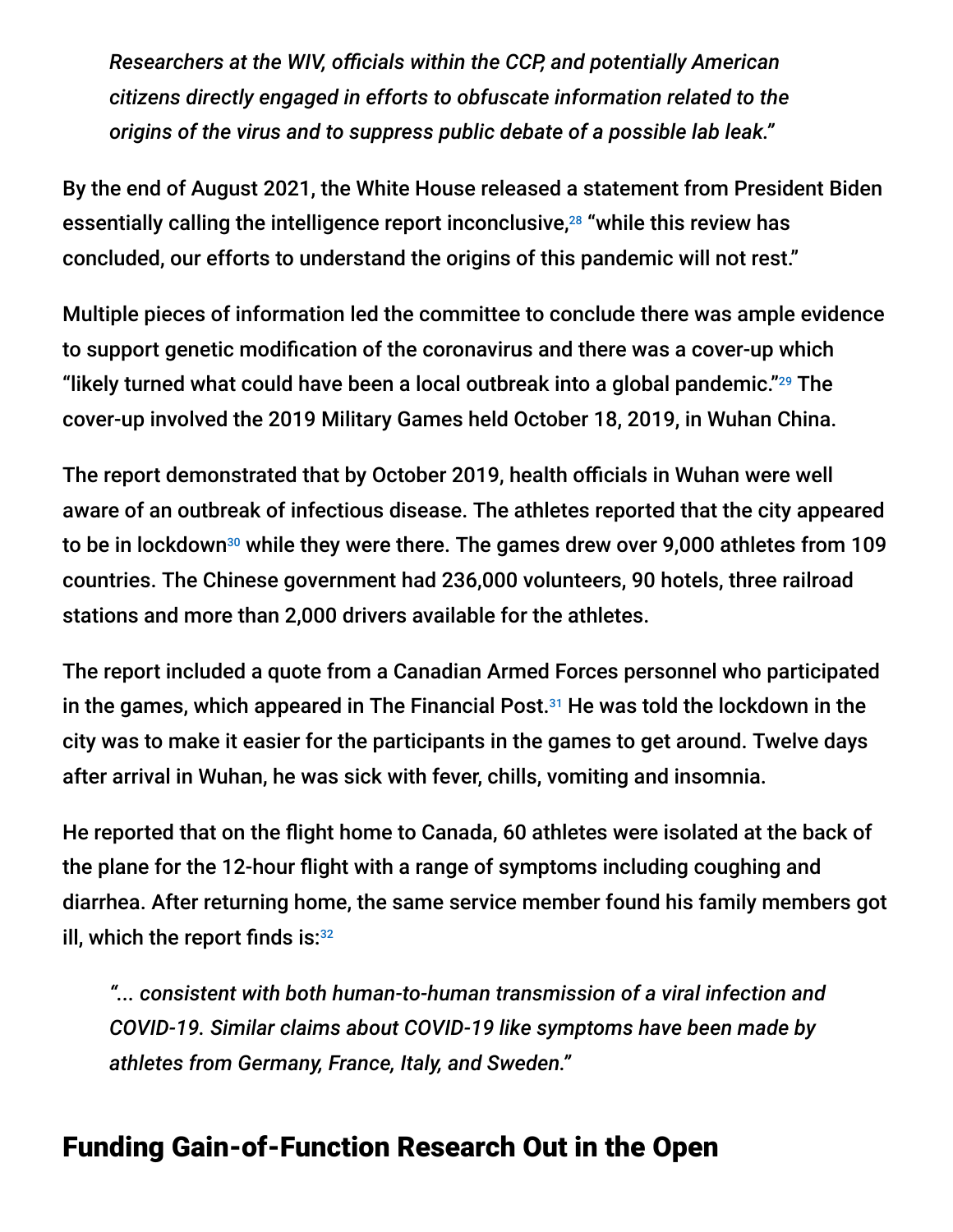Following the release of The Intercept report and additional grant documentation, some GOP members are calling for Dr. Anthony Fauci to resign while others want him fired from his position on the White House COVID-19 response team. 33

U.S. Sen. Rand Paul, R-Ky.., has referred Fauci to the Department of Justice for an investigation for possible perjury charges relating to his Congressional testimony in May 2021<sup>34</sup> and July 2021,<sup>35</sup> when he vehemently denied ever having funded gain-of-function research.

Paul specifically asked the DOJ<sup>36</sup> to investigate whether Fauci violated 18 U.S. Code §  $100121<sup>37</sup>$  – which makes it a federal crime to make "any materially false, fictitious or fraudulent statement or representation" as part of "any investigation or review" conducted by Congress  $-$  or any other statute.

How much genetic manipulation and gain-of-function research that occurs as a result of the \$125 million grant to the university may not come to light for years. However, it is incumbent on our government to ensure biosafety in the labs doing the research and, for the public, to call for a halt of this type of research that "create[s] large risks that don't already exist." 38

#### **Sources and References**

- 1, 11, 27, 29, 30 [House Foreign Affairs Committee, The Origins of COVID-19](https://gop-foreignaffairs.house.gov/wp-content/uploads/2021/08/ORIGINS-OF-COVID-19-REPORT.pdf)
- <sup>2, 7, 8, 12</sup> [Washington State University, October 5, 2021](https://news.wsu.edu/press-release/2021/10/05/wsu-to-lead-125-million-usaid-project-to-detect-emerging-viruses/)
- <sup>3, 6</sup> [Newsweek, April 28, 2020](https://www.newsweek.com/dr-fauci-backed-controversial-wuhan-lab-millions-us-dollars-risky-coronavirus-research-1500741)
- <sup>4</sup> [National Academies Press, 2015; Potential Risks and Benefits of Gain-of-Function Research para 2, 3](https://www.ncbi.nlm.nih.gov/books/NBK285579/)
- <sup>5</sup> [National Institutes of Health, December 19, 2017 para 2](https://www.nih.gov/about-nih/who-we-are/nih-director/statements/nih-lifts-funding-pause-gain-function-research)
- <sup>9</sup> [Washington State University, October 5, 2021, para 1, 2](https://news.wsu.edu/press-release/2021/10/05/wsu-to-lead-125-million-usaid-project-to-detect-emerging-viruses/)
- <sup>10, 25</sup> [USAID, October 5, 2021](https://www.usaid.gov/news-information/press-releases/oct-5-2021-usaid-announces-new-125-million-project-detect-unknown-viruses)  $\bullet$
- <sup>13</sup> [Centers for Disease Control and Prevention, What is Ebola Virus Disease?](https://www.cdc.gov/vhf/ebola/about.html)
- <sup>14</sup> [Centers for Disease Control and Prevention, What is Nipah Virus?](https://www.cdc.gov/vhf/nipah/about/index.html)  $\bullet$
- <sup>15</sup> [Washington State University, October 5, 2021, para 8](https://news.wsu.edu/press-release/2021/10/05/wsu-to-lead-125-million-usaid-project-to-detect-emerging-viruses/)
- <sup>16</sup> [YouTube, October 7, 2021, Minute 00:55](https://www.youtube.com/watch?v=T_NgT-UEtV4)
- 17, 21, 23, 24 [The Intercept, September 6, 2021](https://theintercept.com/2021/09/06/new-details-emerge-about-coronavirus-research-at-chinese-lab/)
- <sup>18</sup> [NPR, November 7, 2014](https://www.npr.org/sections/health-shots/2014/11/07/361219361/how-a-tilt-toward-safety-stopped-a-scientists-virus-research)  $\bullet$
- <sup>19, 38</sup> [NPR, November 7, 2014, para 18](https://www.npr.org/sections/health-shots/2014/11/07/361219361/how-a-tilt-toward-safety-stopped-a-scientists-virus-research)
- <sup>20</sup> [The Intercept, September 6, 2021, para 4](https://theintercept.com/2021/09/06/new-details-emerge-about-coronavirus-research-at-chinese-lab/)  $\bullet$
- <sup>22</sup> [Twitter Richard Ebright September 6, 2021](https://twitter.com/r_h_ebright/status/1435053505169944579?s=21)